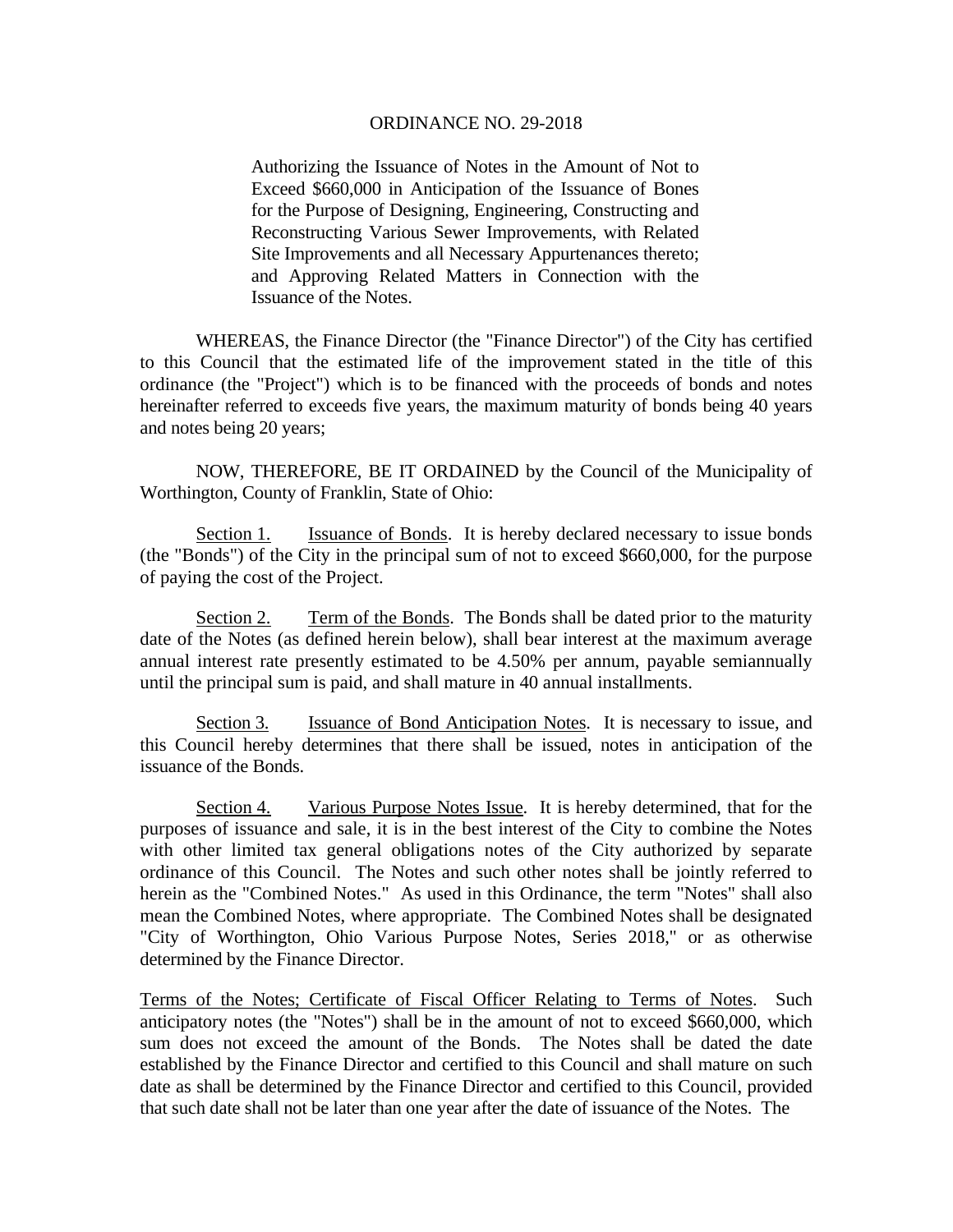Notes shall be issued as fully registered notes in such denominations as shall be determined by the Finance Director. Coupons shall not be attached to the Notes. The Notes shall be sold in a transaction exempt from the requirements of Rule 15c2-12 of the United States Securities and Exchange Commission.

 The Finance Director is hereby authorized and directed to execute a Certificate of Fiscal Officer Relating to Terms of Notes (the "Certificate of Fiscal Officer") setting forth and determining such terms and other matters pertaining to the Notes, their issuance, sale or delivery, including without limitation the aggregate principal amount of the Notes to be issued, the dated date of the Notes, the maturity date of the Notes, the purchase price of the Notes, the specified interest rate of the Notes, authorized denominations of the Notes, the Original Purchaser of the Notes (as defined herein), and shall include such additional information as is required by and consistent with the terms of this ordinance.

Section 5. General Obligation Pledge. The Notes shall be the full general obligation of the City, and the full faith, credit and revenue of the City are hereby pledged for the prompt payment of the same. The par value to be received from the sale of the Bonds and any excess funds resulting from the issuance of the Notes shall, to the extent necessary, be used only for the retirement of the Notes at maturity and are hereby pledged for such purpose.

Section 6. Debt Service Levy. There shall be and is hereby levied annually on all the taxable property in the City, in addition to all other taxes and inside the City's charter millage limitation, a direct tax (the "Debt Service Levy") for each year during which any of the Notes are outstanding, in an amount not less than that which would have been levied if the Bonds had been issued without the prior issuance of the Notes, for the purpose of providing, and in an amount which is sufficient to provide, funds to pay interest upon the Notes as and when the same falls due and to provide a fund for the repayment of the principal of the Notes at maturity or upon redemption. The Debt Service Levy shall not be less than the interest and sinking fund tax required by Article XII, Section 11 of the Ohio Constitution.

The Debt Service Levy shall be and is hereby ordered computed, certified, levied and extended upon the tax duplicate and collected by the same officers, in the same manner, and at the same time that taxes for general purposes for each of such years are certified, extended and collected. The Debt Service Levy shall be placed before and in preference to all other items and for the full amount thereof. The funds derived from the Debt Service Levy shall be placed in a separate and distinct fund, which shall be irrevocably pledged for the payments of the premium, if any, and interest on and principal of the Notes and Bonds when and as the same falls due. Notwithstanding the foregoing, if the City determines that funds will be available from other sources for the payment of the Notes and Bonds in any year, the amount of the Debt Service Levy for such year shall be reduced by the amount of funds which will be so available, and the City shall appropriate such funds to the payment of the Notes and Bonds in accordance with law.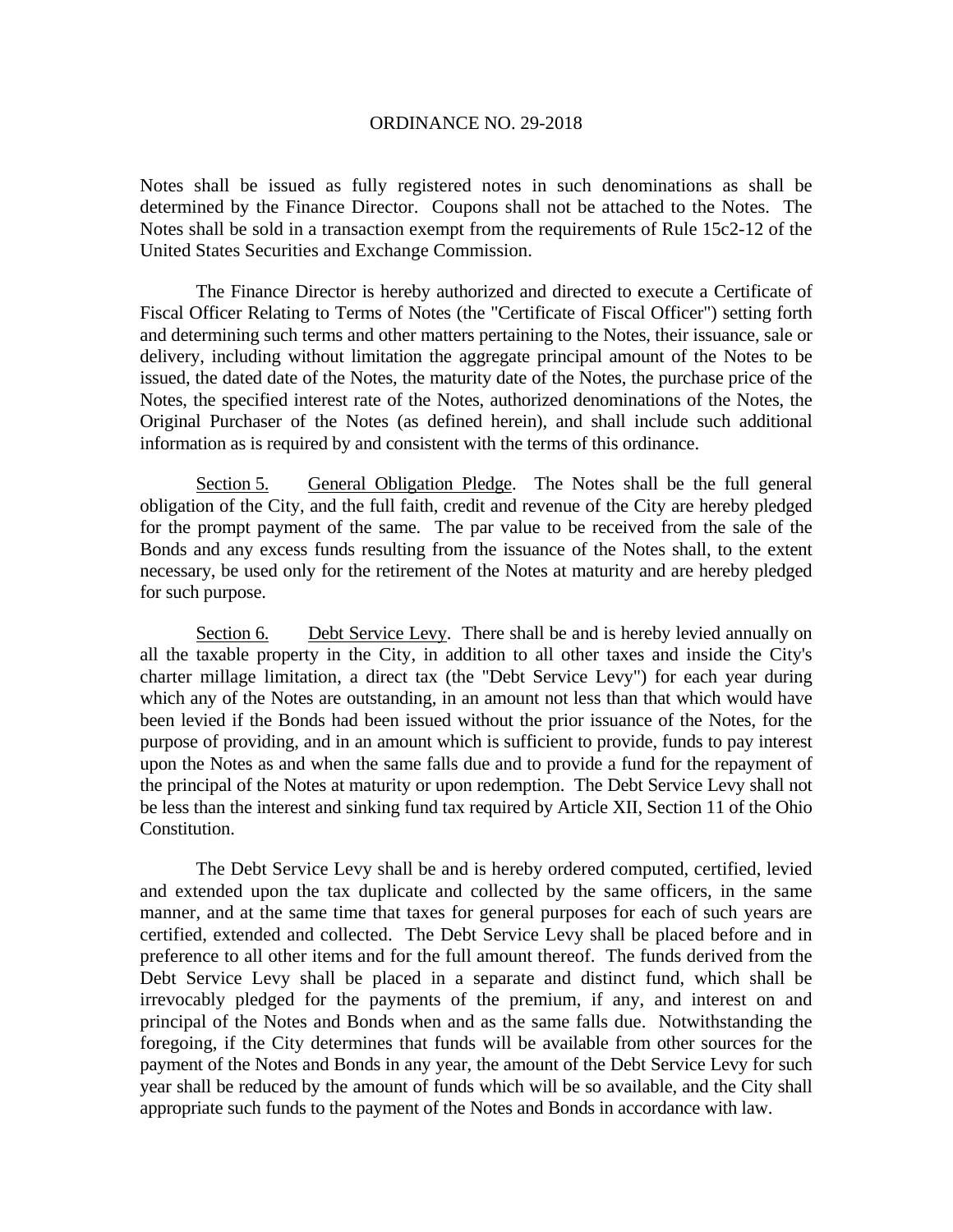Section 7. Sale of Notes. The Notes shall bear interest, based on a 360-day year of twelve 30-day months, payable at maturity, at such rate per annum as shall be determined by the Finance Director and certified to this Council, provided that such rate shall not exceed 4.50% per annum. The Finance Director is authorized and directed to cause the Notes to be sold on a competitive or negotiated basis. In the event that the Notes are sold on a competitive basis, a notice of sale (or similar document) shall be published or released in the form and manner as shall be approved by the Finance Director. In accordance with the terms of such document, the Notes may be awarded and sold to such purchaser or purchasers as shall offer, in the opinion of the Finance Director, the best rate of interest on the Notes, as the Finance Director shall designate in the Certificate of Fiscal Officer.

In the event that the Notes are sold on a negotiated basis, the Notes shall be sold to such purchaser or purchasers as the Finance Director shall designate in the Certificate of Fiscal Officer.

The Finance Director is authorized and directed to execute on behalf of the City a note purchase agreement, term sheet or similar document with the purchaser or purchasers of the Notes (the "Original Purchaser") setting forth the conditions under which the Notes are to be sold and delivered, which documents shall be in such form and shall contain such terms, covenants and conditions not inconsistent with the terms of this Ordinance and permitted by applicable law as shall be approved by the Finance Director.

The Finance Director is hereby authorized and directed to deliver the Notes, when executed, to the Original Purchaser upon payment of the purchase price and accrued interest, if any, to the date of delivery. The proceeds of such sale, except any accrued interest or premium thereon, shall be deposited in the Treasury of the City and used for the purpose aforesaid and for no other purpose. The accrued interest received from such sale shall be transferred to the City's Bond Retirement Fund to be applied to the payment of the principal of and interest on the Notes, or other obligations of the City, as permitted by law. Any premium received from the sale of the Notes may be used to pay the financing costs of the Notes within the meaning of Ohio Revised Code Section 133.01(K) or be deposited into the City's Bond Retirement Fund, in the manner provided by law.

Section 8. Form and Execution of Notes; Payment of Notes. The Notes shall be executed by the Finance Director and the City Manager, provided that any and all of such signatures may be a facsimile, and shall be payable as to both principal and interest at the office of Note Registrar (as defined hereinbelow). The Notes shall express upon their faces the purpose for which they are issued and that they are issued pursuant to this ordinance.

 The principal of and interest on the Notes shall be payable in lawful money of the United States of America without deduction for the services of the Note Registrar. The principal of and interest on the Notes shall be payable upon presentation and surrender of the Notes at their maturity at the office of the Note Registrar. No Note shall be valid or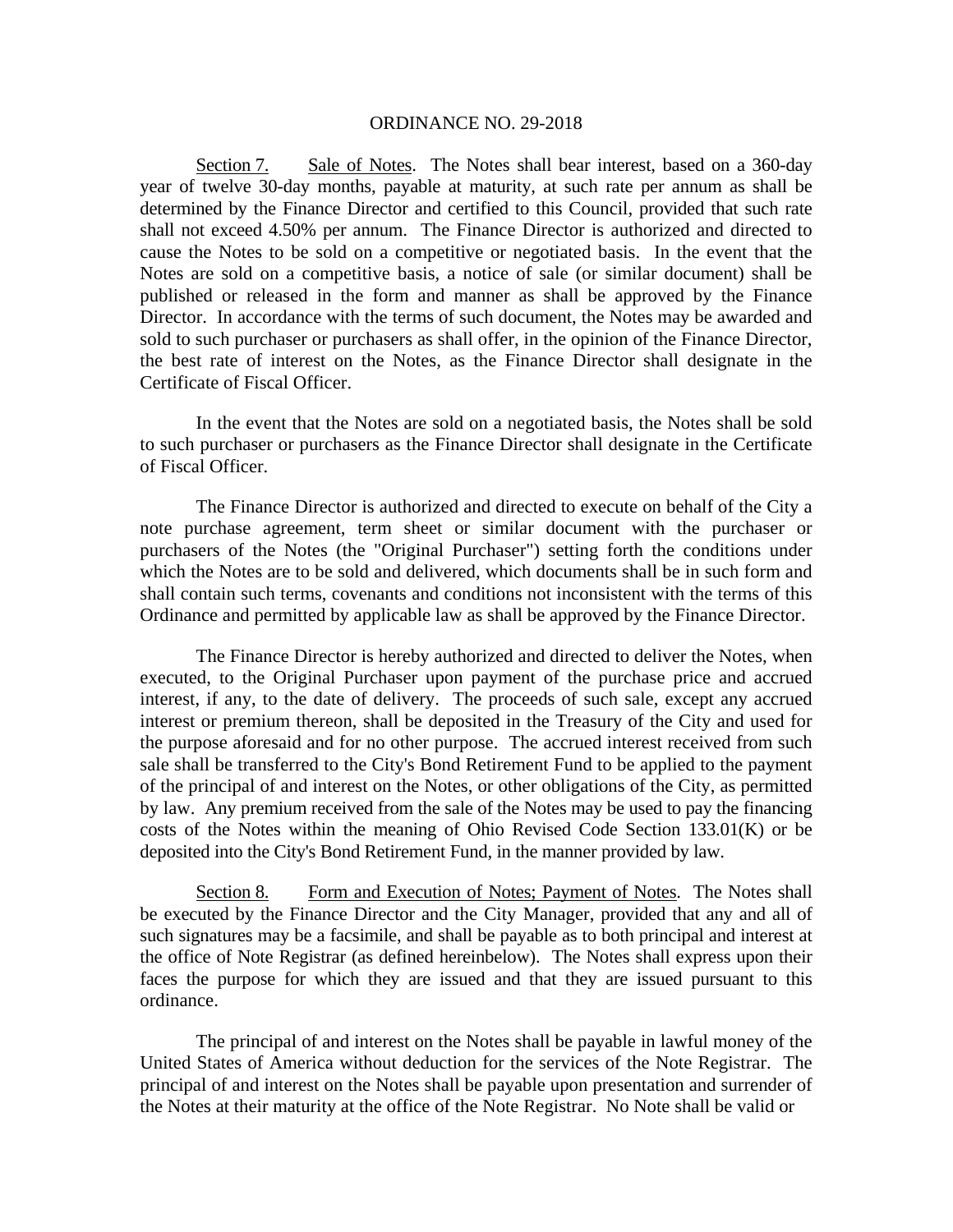become obligatory for any purpose or shall be entitled to any security or benefit under this ordinance unless and until a certificate of authentication, as printed on the Note, is signed by the Note Registrar as authenticating agent. Authentication by the Note Registrar shall be conclusive evidence that the Note so authenticated has been duly issued and delivered under this ordinance and is entitled to the security and benefit of this ordinance. The certificate of authentication may be signed by any officer or officers of the Note Registrar or by such other person acting as an agent of the Note Registrar as shall be approved by the Finance Director on behalf of the City. It shall not be necessary that the same authorized person sign the certificate of authentication on all of the Notes.

Section 9. Appointment of Note Registrar. The Finance Director is hereby authorized and directed to serve as authenticating agent, note registrar, transfer agent, and paying agent for the Notes (the "Note Registrar"), or to execute on behalf of the City a Note Registrar Agreement with such bank or other appropriate financial institution as shall be acceptable to the Finance Director and the Original Purchaser, pursuant to which such bank or financial institution shall agree to serve as the Note Registrar for the Notes. If at any time the Note Registrar shall be unable or unwilling to serve as such, or the Finance Director in such officer's discretion shall determine that it would be in the best interest of the City for such functions to be performed by another party, the Finance Director may, and is hereby authorized and directed to, enter into an agreement with a national banking association or other appropriate institution experienced in providing such services, to perform the services required of the Note Registrar hereunder. Each such successor Note Registrar shall promptly advise all noteholders of the change in identity and new address of the Note Registrar. So long as any of the Notes remain outstanding, the City shall cause to be maintained and kept by the Note Registrar, at the office of the Note Registrar, all books and records necessary for the registration, exchange and transfer of Notes as provided in this section (the "Note Register"). Subject to the provisions of this ordinance, the person in whose name any Note shall be registered on the Note Register shall be regarded as the absolute owner thereof for all purposes. Payment of or on account of the principal of and interest on any Note shall be made only to or upon the order of that person. Neither the City nor the Note Registrar shall be affected by any notice to the contrary, but the registration may be changed as herein provided. All payments shall be valid and effectual to satisfy and discharge the liability upon the Notes, including the interest thereon, to the extent of the amount or amounts so paid.

Any Notes, upon presentation and surrender at the office of the Note Registrar, together with a request for exchange signed by the registered owner or by a person authorized by the owner to do so by a power of attorney in a form satisfactory to the Note Registrar, may be exchanged for Notes of the same form and of any authorized denomination or denominations equal in the aggregate to the unmatured principal amount of the Notes surrendered, and bearing interest at the same rate and maturing on the same date.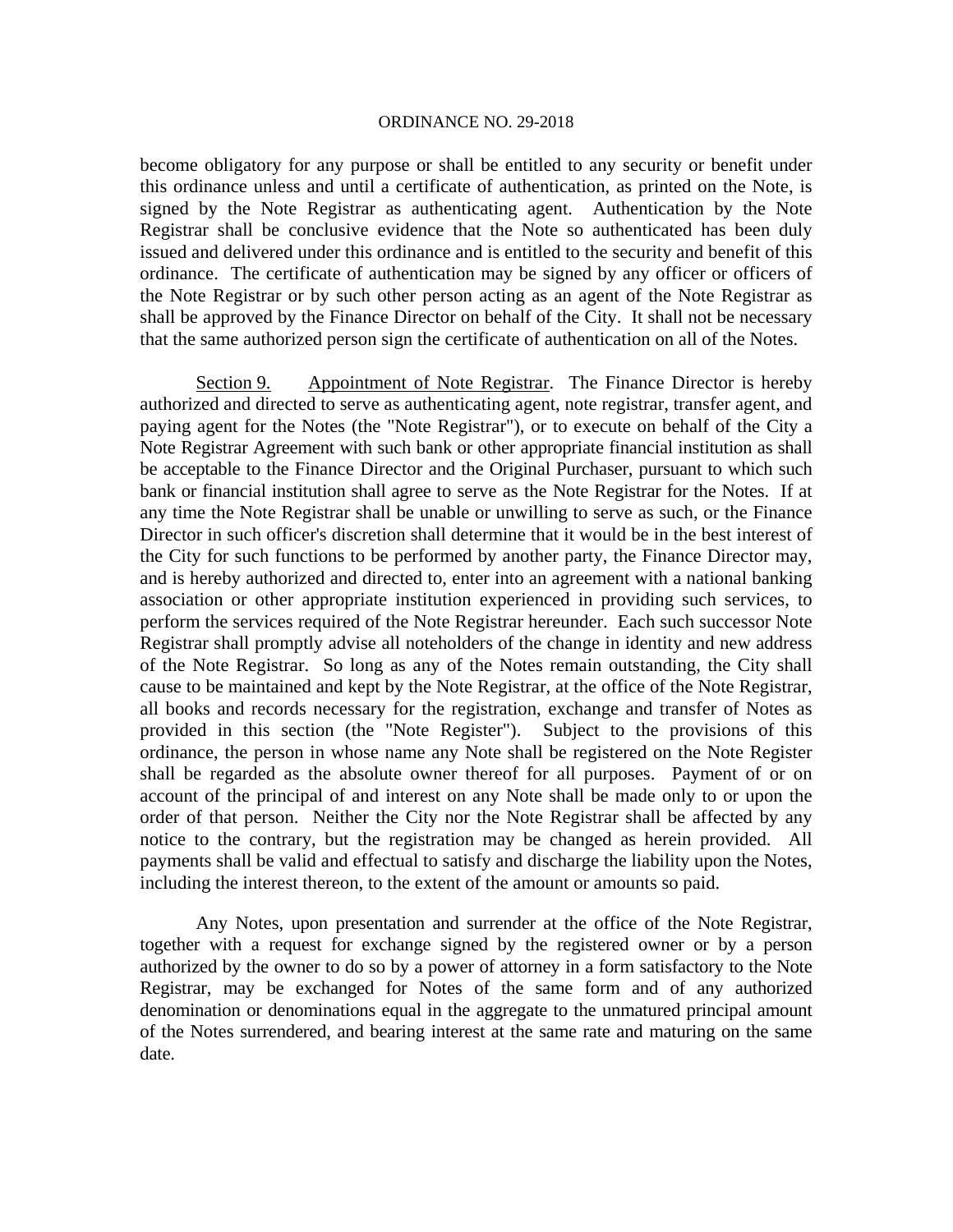A Note may be transferred only on the Note Register upon presentation and surrender thereof at the office of the Note Registrar, together with an assignment executed by the registered owner or by a person authorized by the owner to do so by a power of attorney in a form satisfactory to the Note Registrar. Upon that transfer, the Note Registrar shall complete, authenticate and deliver a new Note or Notes of any authorized denomination or denominations equal in the aggregate to the unmatured principal amount of the Notes surrendered, and bearing interest at the same rate and maturing on the same date.

The City and the Note Registrar shall not be required to transfer or exchange (i) any Note during a period beginning at the opening of business 15 days before the day of mailing of a notice of redemption of Notes, and ending at the close of business on the day of such mailing, or (ii) any Notes selected for redemption, in whole or in part, following the date of such mailing.

In all cases in which Notes are exchanged or transferred hereunder, the City shall cause to be executed, and the Note Registrar shall authenticate and deliver, the Notes in accordance with the provisions of this ordinance. The exchange or transfer shall be without charge to the owner; except that the Council and Note Registrar may make a charge sufficient to reimburse them for any tax or other governmental charge required to be paid with respect to the exchange or transfer. The Council or the Note Registrar may require that those charges, if any, be paid before it begins the procedure for the exchange or transfer of the Notes. All Notes issued upon any transfer or exchange shall be the valid obligations of the City, evidencing the same debt, and entitled to the same benefits under this ordinance, as the Notes surrendered upon that transfer or exchange.

Section 10. Book-Entry System. In the event that the Notes are issued to a Depository (as defined below) for use in a book-entry system, the following terms shall have the following meanings for purposes of this Ordinance:

"Book-entry form" or "book-entry system" means a form or system under which (i) the beneficial right to payment of principal of and interest on the Notes may be transferred only through a book-entry and (ii) physical Notes in fully registered form are issued only to a Depository or its nominee as registered owner, with the Notes "immobilized" to the custody of the Depository, and the book-entry is the record that identifies the owners of beneficial interests in those Notes.

"Depository" means any securities depository that is a clearing agency under federal law operating and maintaining, together with its participants, a book-entry system to record beneficial ownership of Notes, and to effect transfers of securities, in bookentry form, and includes The Depository Trust Company (a limited purpose trust company), New York, New York.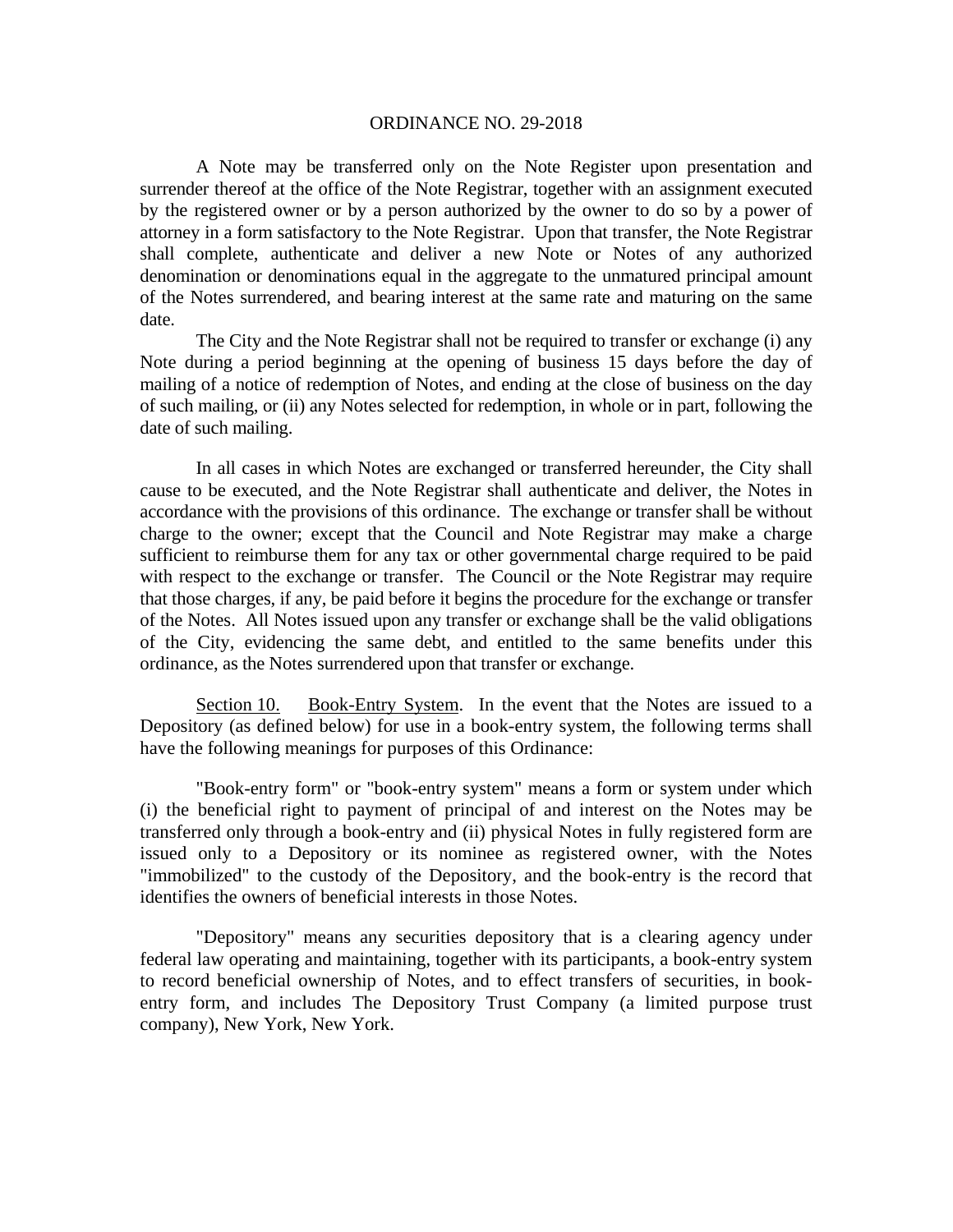The Notes may be initially issued to a Depository for use in a book-entry system, and the provisions of this Section shall apply, notwithstanding any other provision of this Ordinance: (i) there shall be a single Note of each maturity; (ii) those Notes shall be registered in the name of the Depository or its nominee, as registered owner, and immobilized in the custody of the Depository; (iii) the beneficial owners in book-entry form shall have no right to receive Notes in the form of physical securities or certificates; (iv) ownership of beneficial interests in any Notes in book-entry form shall be shown by book-entry on the system maintained and operated by the Depository, and transfers of the ownership of beneficial interests shall be made only by the Depository and by bookentry; and (v) the Notes as such shall not be transferable or exchangeable, except for transfer to another Depository or to another nominee of a Depository, without further action by the Council. Debt service charges on Notes in book-entry form registered in the name of a Depository or its nominee shall be payable in same day funds delivered to the Depository or its authorized representative (i) in the case of interest, on each Interest Payment Date, and (ii) in all other cases, upon presentation and surrender of Notes as provided in this Ordinance.

The Note Registrar may, with the approval of this Council, enter into an agreement with the beneficial owner or registered owner of any Note in the custody of a Depository providing for making all payments to that owner of principal and interest on that Note or any portion thereof (other than any payment of the entire unpaid principal amount thereof) at a place and in a manner (including wire transfer of federal funds) other than as provided above in this Ordinance, without prior presentation or surrender of the Note, upon any conditions which shall be satisfactory to the Note Registrar and this Council. That payment in any event shall be made to the person who is the registered owner of that Note on the date that principal is due, or, with respect to the payment of interest, as of the applicable date agreed upon as the case may be. The Note Registrar shall furnish a copy of each of those agreements, certified to be correct by the Note Registrar, to other paying agents for Notes and to the City. Any payment of principal or interest pursuant to such an agreement shall constitute payment thereof pursuant to, and for all purposes of, this Ordinance.

If requested, the Finance Director and City Manager, City Clerk or any other officer of this Council, is authorized and directed to execute, acknowledge and deliver, in the name of and on behalf of the City, an agreement among the City, the Note Registrar and a Depository to be delivered in connection with the issuance of the Notes to such Depository for use in a book-entry system.

 The City may decide to discontinue use of the book-entry system through the Depository. In that event, Note certificates will be printed and delivered to the Depository.

If any Depository determines not to continue to act as the Depository for the Notes for use in a book-entry system, the City and the Note Registrar may attempt to establish a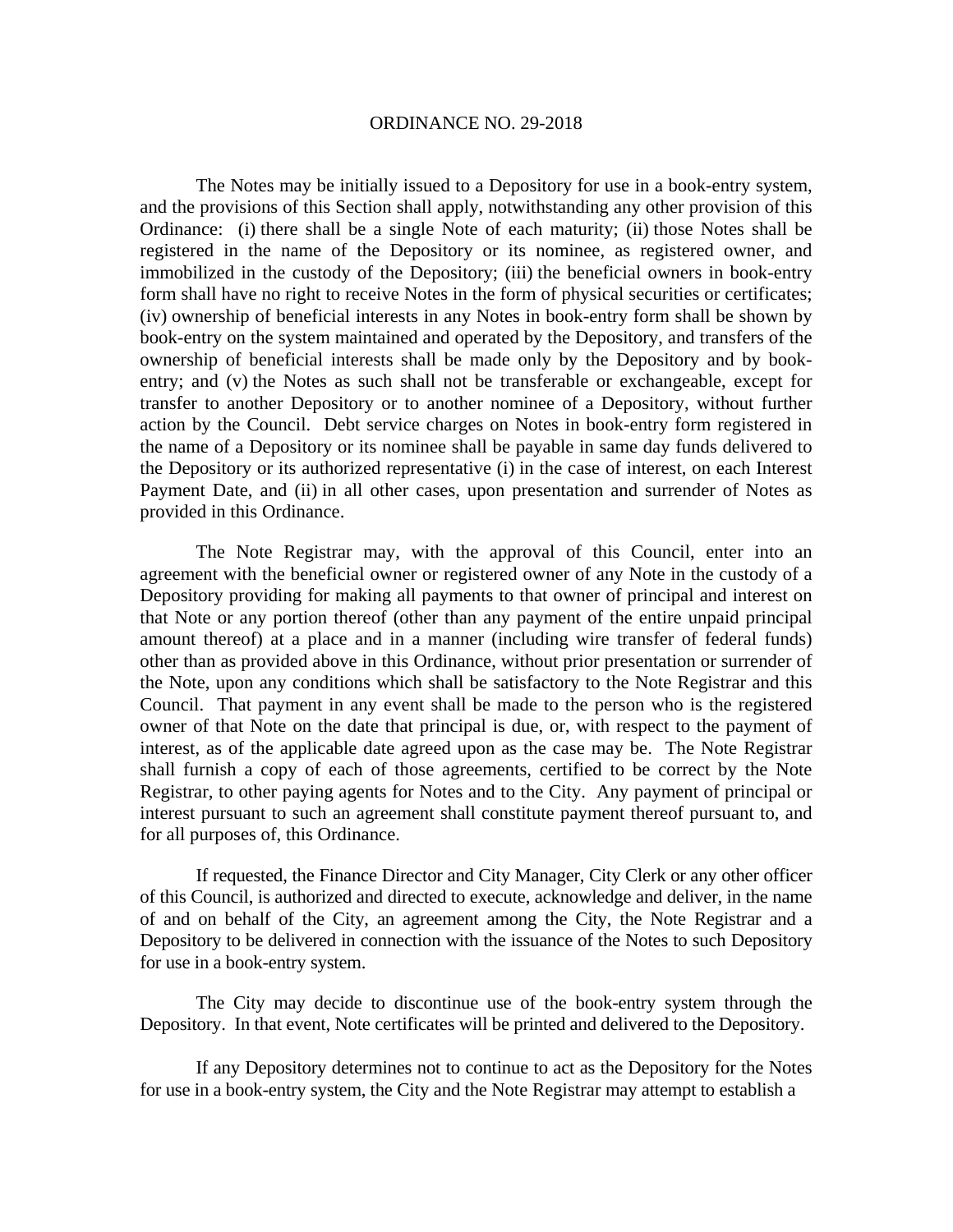securities depository/book-entry relationship with another qualified Depository under this Ordinance. If the City and the Note Registrar do not or are unable to do so, the City and the Note Registrar, after the Note Registrar has made provision for notification of the beneficial owners by the then Depository, shall permit withdrawal of the Notes from the Depository and authenticate and deliver note certificates in fully registered form to the assigns of the Depository or its nominee, all at the cost and expense (including costs of printing and delivering definitive Notes), if the event is not the result of action or inaction by the City or the Note Registrar, of those persons requesting such issuance.

Section 11. Income Tax Pledge. The City hereby covenants, pursuant to Section 133.05(B)(7), Ohio Revised Code, to appropriate annually from lawfully available municipal income taxes, and to continue to levy and collect municipal income taxes adequate to produce, amounts necessary to meet the debt charges on the Notes and the Bonds in each year until full payment is made.

Section 12. Federal Tax Law Compliance. The City hereby covenants that it will comply with the requirements of all existing and future laws which must be satisfied in order that interest on the Notes is and will continue to be excluded from gross income for federal income tax purposes, including without limitation restrictions on the use of the property financed with the proceeds of the Notes so that the Notes will not constitute "private activity bonds" within the meaning of Section 141 of the Internal Revenue Code of 1986, as amended (the "Code"). The City further covenants that it will restrict the use of the proceeds of the Notes in such manner and to such extent, if any, as may be necessary, after taking into account reasonable expectations at the time the debt is incurred, so that they will not constitute arbitrage bonds under Section 148 of the Code and the regulations prescribed thereunder (the "Regulations").

 The Finance Director, or any other officer of the City, including the City Manager, is hereby authorized and directed (a) to make or effect any election, selection, designation, choice, consent, approval or waiver on behalf of the City with respect to the Notes as permitted or required to be made or given under the federal income tax laws, for the purpose of assuring, enhancing or protecting favorable tax treatment or the status of the Notes or interest thereon or assisting compliance with requirements for that purpose, reducing the burden or expense of such compliance, reducing any rebate amount or any payment of penalties, or making any payments of special amounts in lieu of making computations to determine, or paying, any excess earnings as rebate, or obviating those amounts or payments, as determined by the Finance Director, which action shall be in writing and signed by the Finance Director, or any other officer of the City, including the City Manager, on behalf of the City; (b) to take any and all actions, make or obtain calculations, and make or give reports, covenants and certifications of and on behalf of the City, as may be appropriate to assure the exclusion of interest from gross income and the intended tax status of the Notes; and (c) to give an appropriate certificate on behalf of the City, for inclusion in the transcript of proceedings, setting forth the facts, estimates and circumstances, and reasonable expectations of the City pertaining to Section 148 and the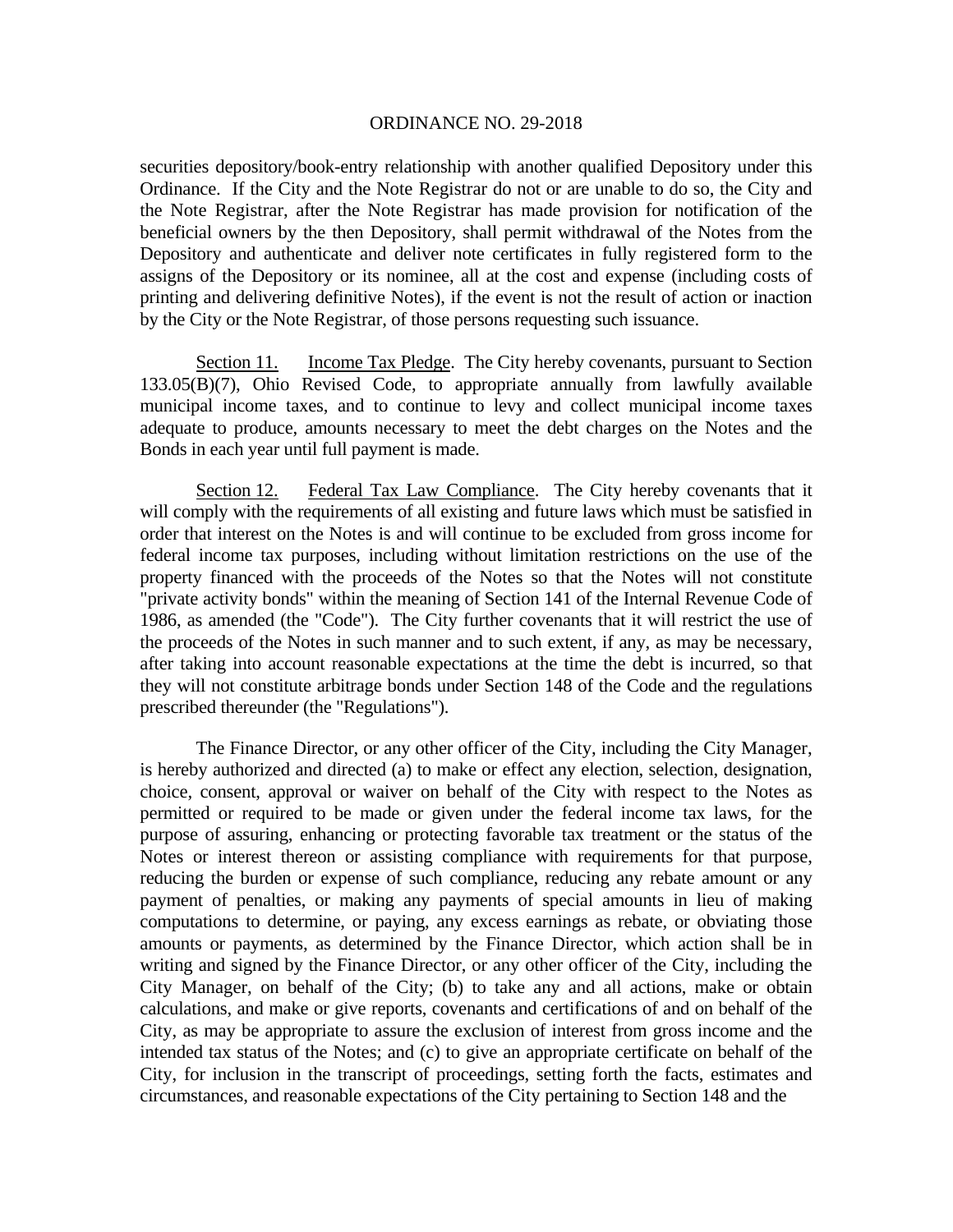Regulations, and the representations, warranties and covenants of the City regarding compliance by the City with Sections 141 through 150 of the Code and the Regulations.

 The Finance Director shall keep and maintain adequate records pertaining to investment of all proceeds of the Notes sufficient to permit, to the maximum extent possible and presently foreseeable, the City to comply with any federal law or regulation now or hereafter having applicability to the Notes which limits the amount of Note proceeds which may be invested on an unrestricted yield or requires the City to rebate arbitrage profits to the United States Department of the Treasury. The Finance Director of the City is hereby authorized and directed to file such reports with, and rebate arbitrage profits to, the United States Department of the Treasury, to the extent that any federal law or regulation having applicability to the Notes requires any such reports or rebates.

Section 13. Transcript of Proceedings; Execution of Additional Documents. The officer having charge of the minutes of the Council and any other officers of the Council, or any of them individually, are hereby authorized and directed to prepare and certify a true transcript of proceedings pertaining to the Notes and to furnish a copy of such transcript to the Original Purchaser. Such transcript shall include certified copies of all proceedings and records of the Council relating to the power and authority of the City to issue the Notes and certificates as to matters within their knowledge or as shown by the books and records under their custody and control, including but not limited to a general certificate of the Clerk of Council and a no-litigation certificate of the City Manager and the Finance Director, and such certified copies and certificates shall be deemed representations of the City as to the facts stated therein.

The City Manager and Finance Director are hereby authorized and directed to take such action and to execute and deliver, on behalf of this Council, such additional instruments, agreements, certificates, and other documents as may be in their discretion necessary or appropriate in order to carry out the intent of this Ordinance. Such documents shall be in the form not substantially inconsistent with the terms of this Ordinance, as they in their discretion shall deem necessary or appropriate.

Section 14. Ohio Market Access Program. If determined necessary by the Finance Director, the City is hereby by authorized to participate in the Ohio Market Access Program ("OMAP") with the respect to the Notes. The Standby Note Purchase Agreement for OMAP is hereby authorized in the form presented to this Council with such changes not materially adverse to the City as may be approved by the officers of the City executing that Standby Note Purchase Agreement. The City acknowledges the agreement of the Treasurer of State in the Standby Note Purchase Agreement that, in the event the City is unable to repay the principal amount and accrued and unpaid interest of the Notes at their maturity, whether through its own funds or through the issuance of other obligations of the City, the Treasurer of State agrees (a) to purchase the Notes from the holders or beneficial owners thereof upon their presentation to the Treasurer of State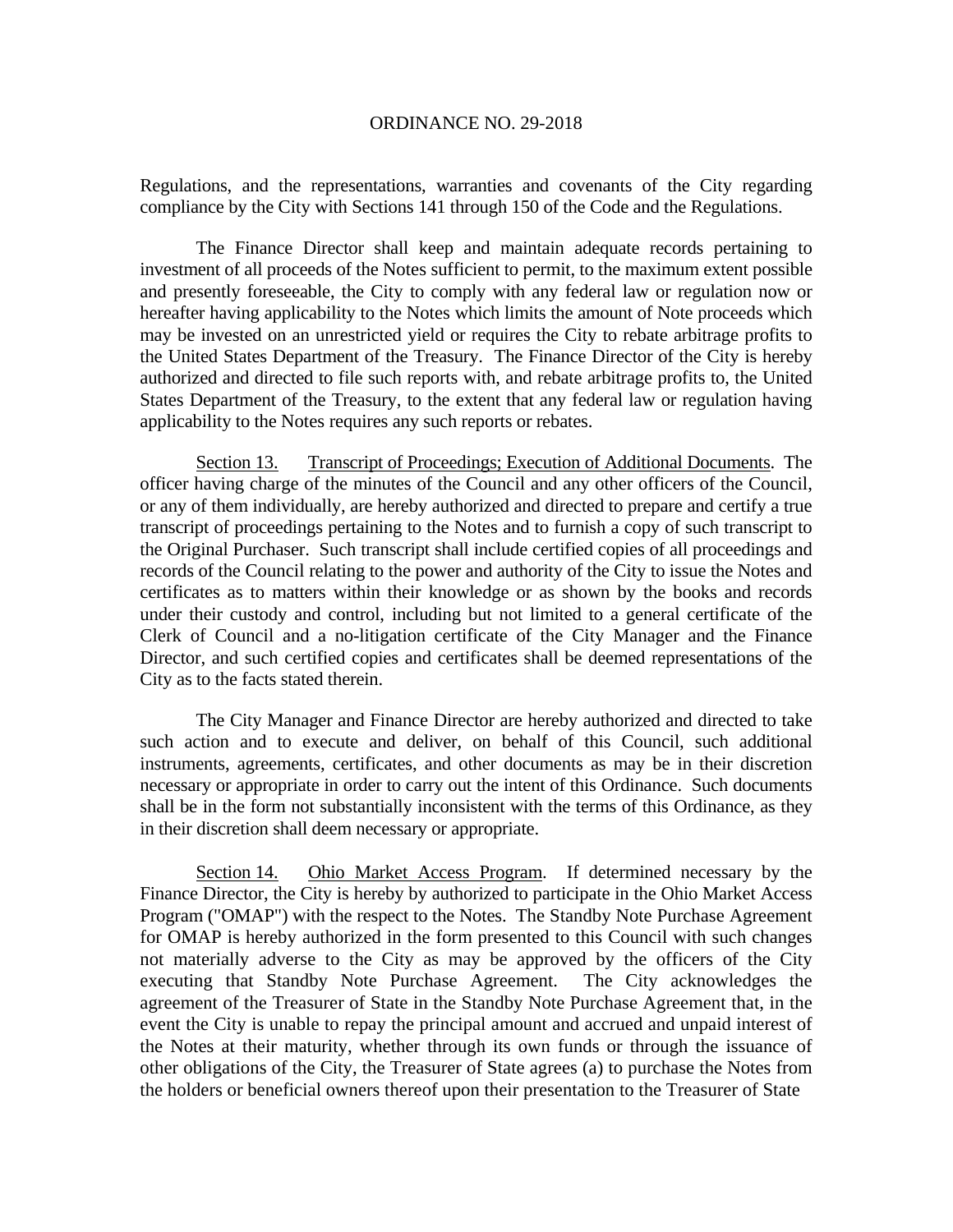for such purchase at a price of par plus accrued interest to maturity or (b) to purchase renewal notes of the City in a principal amount not greater than the principal amount of the Notes plus interest due at maturity, with such renewal notes bearing interest at a rate equal to the AAA Municipal Market Data rate plus 400 basis points, maturing not more than one year after the date of their **iss**uance, and being prepayable at any time with 30 days' notice, provided that in connection with the Treasurer of State's purchase of such renewal notes the City shall deliver to the Treasurer of State an unqualified opinion of nationally recognized bond counsel that (i) such renewal notes are the legal, valid and binding general obligations of the City, and the principal of and interest on such renewal notes, unless paid from other sources, are to be paid from the proceeds of the levy of ad valorem taxes within the ten-mill limitation imposed by law on all property subject to ad valorem taxes levied by the City, and (ii) interest on the renewal notes is excluded from gross income for federal income tax purposes under Section 103 of the Code to the same extent that interest on the Notes is so excluded

Section 15. Appointment of Bond Counsel. The appointment of the law firm of Bricker & Eckler LLP to serve as Bond Counsel with respect to the issuance of the Notes is hereby approved. The fees to be paid to such firm shall be subject to review and approval by the Finance Director, shall not exceed the fees customarily charged for such services, and shall be paid upon closing of the financing from proceeds of the Bonds.

Section 16. Appointment of Municipal Advisor. The appointment of H.J. Umbaugh & Associates, Certified Public Accountants, LLP to serve as a municipal advisor to the City in connection with the issuance of the Notes is hereby approved. The fees to be paid to such firm shall be subject to review and approval of the Finance Director, shall not exceed the fees customarily charged for such services, and shall be paid upon closing of the financing from proceeds of the Notes.

Section 17. Compliance with Open Meeting Requirements. It is hereby found and determined that all formal actions of this Council concerning and relating to the adoption of this ordinance were adopted in an open meeting of this Council, and that all deliberations of this Council and of any of its committees that resulted in such formal action, were in meetings open to the public, in compliance with all legal requirements including Section 121.22 of the Ohio Revised Code.

Section 18. Satisfaction of Conditions for Issuance. It is hereby determined that all acts, conditions and things necessary to be done precedent to and in the issuing of the Notes in order to make them legal, valid and binding obligations of the City have happened, been done and been performed in regular and due form as required by law; that the full faith, credit and revenue of the City are hereby irrevocably pledged for the prompt payment of the principal and interest thereof at maturity; and that no limitation of indebtedness or taxation, either statutory or constitutional, has been exceeded in issuing the Notes.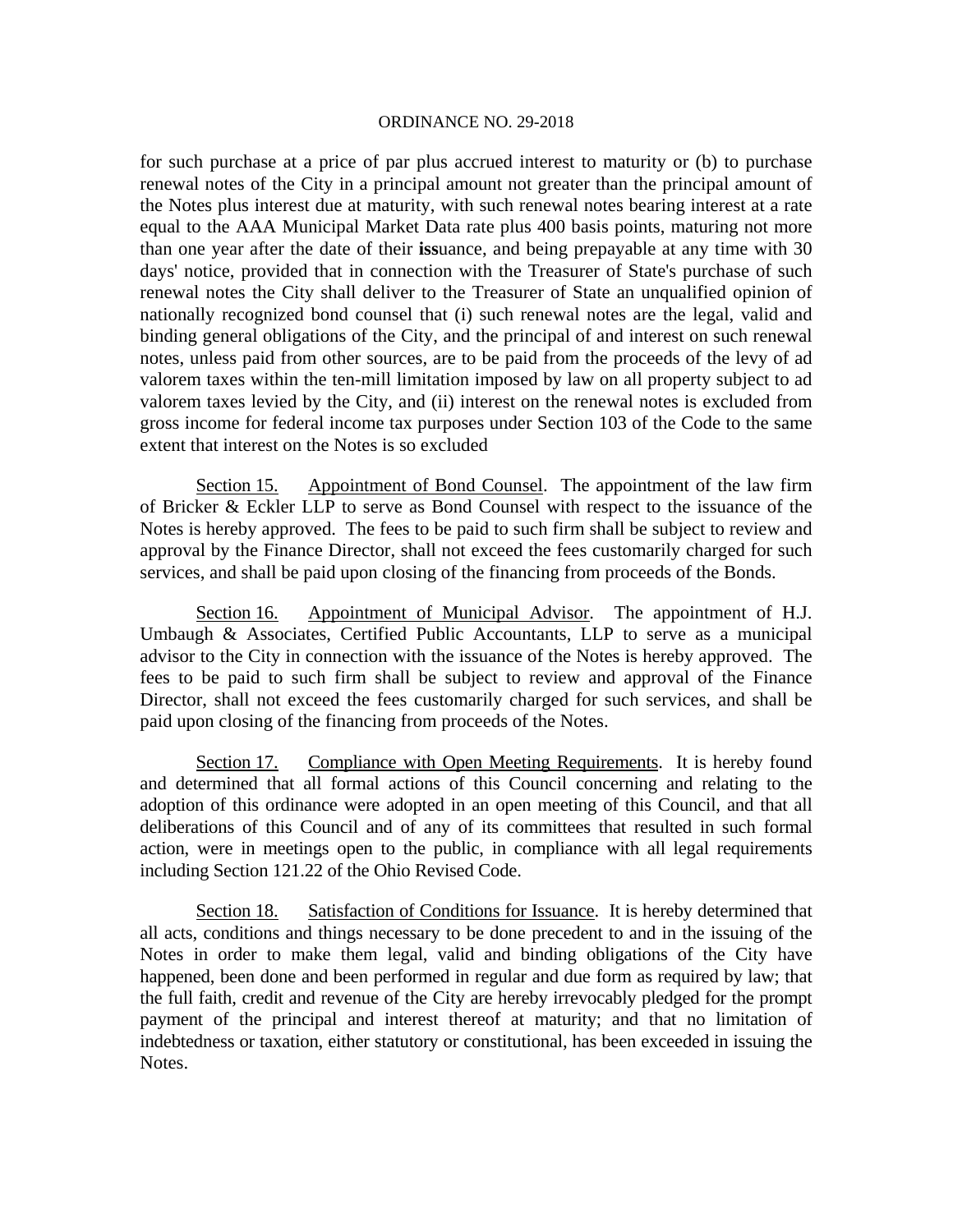Section 19. Filing of Note Ordinance. The Clerk of Council is hereby directed to forward a certified copy of this ordinance to the Auditor of Franklin County, Ohio.

Section 20. Publication and Effective Date. That notice of passage of this ordinance shall be posted in the Municipal Administration Building, the Worthington Library, the Griswold Center and the Worthington Community Center and shall set forth the title and effective date of the ordinance and a statement that the Ordinance is on file in the office of the Clerk of Council. This ordinance shall take effect and be in force from and after the earliest period allowed by law and by the Charter of the City of Worthington, Ohio.

Passed June 18, 2018

 /s/ Bonnie D. Michael President of Council

Attest:

 $/$ s/ D. Kay Thress P.H. June 18, 2018 Clerk of Council Effective July 11, 2018

Introduced June 4, 2018

Approved as to form:

/s/ Thomas Lindsey Law Director